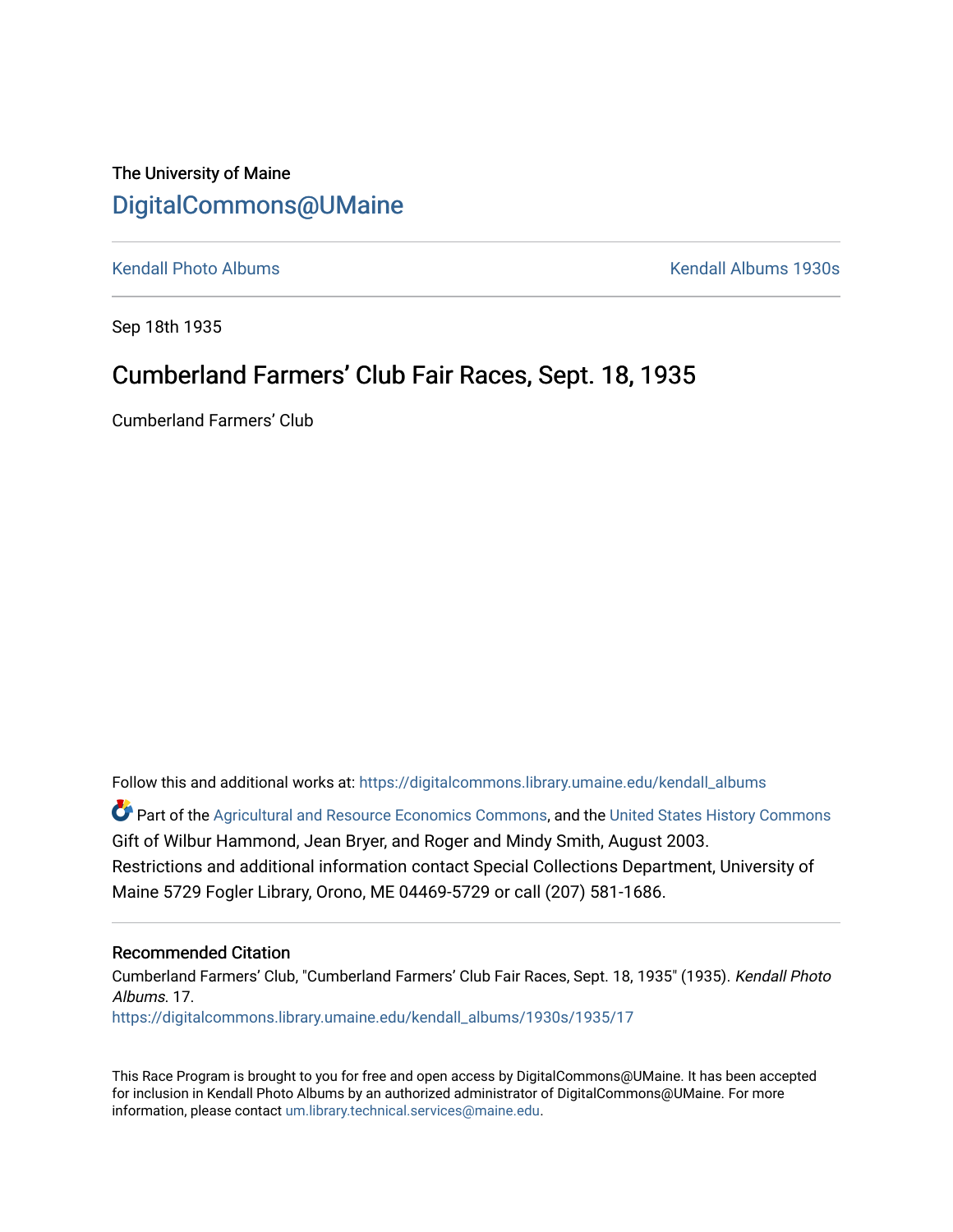# **RACE PROGRAM** Cumberland Farmers **CLUB FAIR**

ì

ł

**WEST CUMBERLAND, MAINE** 

Wednesday, Sept. 18, 1935



#### OFFICERS OF THE FAIR

| President           | A. B. LAWSON    |
|---------------------|-----------------|
| Secretary -         | PAUL MERRILL    |
| Treasurer           | - H. M. MARINOR |
| Supt. of Horses     | E. J. LEIGHTON  |
| Starter -           | M. I. COLLINS   |
| Director of Mutuels | - F. R. WITMAN  |

**PARI-MUTUEL BETTING OPERATED UNDER SUPERVISION OF MAINE RACING COMMISSION**

### **PRICE 15 CENTS**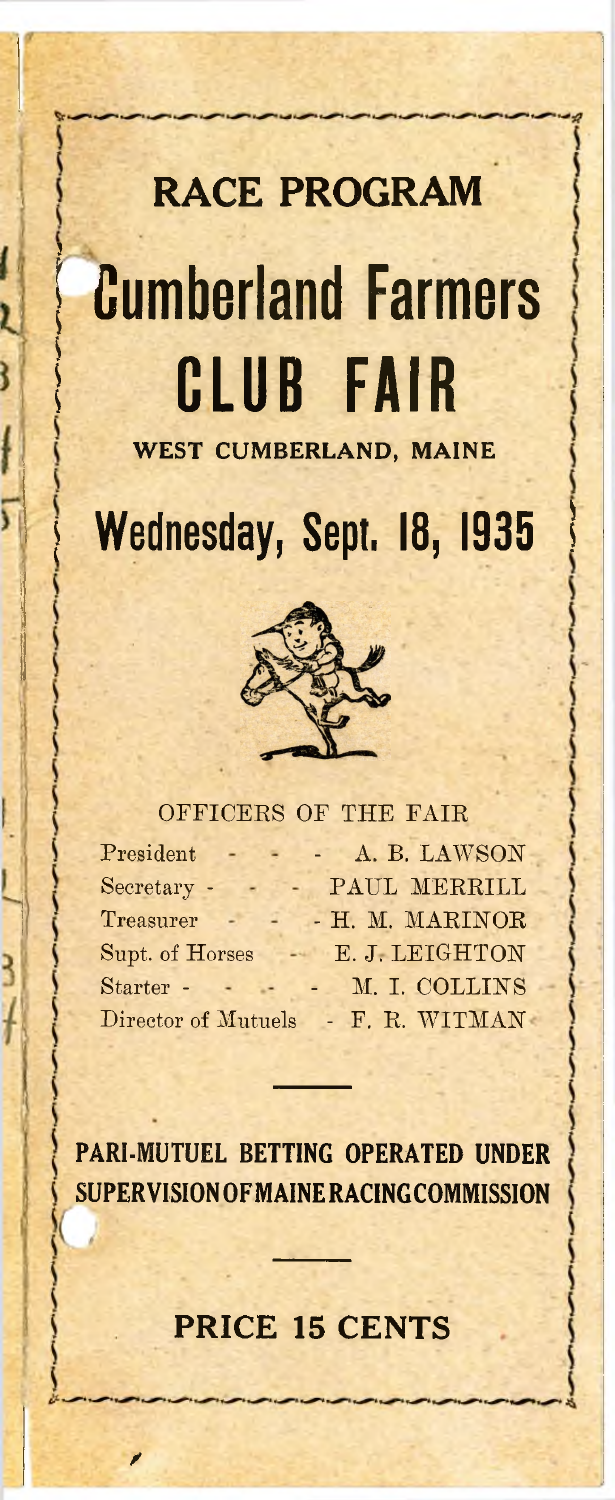|                         |                         | <b>FIRST RACE</b>                                                                                     |                                  |
|-------------------------|-------------------------|-------------------------------------------------------------------------------------------------------|----------------------------------|
| <b>Mutuel</b>           |                         | 2.18 Trot                                                                                             | 1 Mile                           |
| <b>Number</b>           | Post<br>Pos.            |                                                                                                       | <b>Driver</b><br>Colors          |
| 4381                    | ı                       | <b>SISTER EXPRESS</b><br>M. E. Wright, Caribou, Me.                                                   | Wright<br>Green & V              |
| 4382                    | $\overline{\mathbf{2}}$ | DUDE POTEMPKIN, b. m.<br>S. A. Wathen, Ft. Fairfield, Me.                                             | Wathen<br>Gold & Blue            |
| 4383                    | 3                       | <b>DEVILSET</b><br><b>Frank Sawyer</b>                                                                | Sawyer<br>Gray                   |
| 4384                    | 4                       | DOCK VOLO, b. g.<br>W. S. Malcolm, Augusta, Me.                                                       | Smith<br>Black                   |
| 4385                    | 5                       | BITHER, b. g.<br>H. H. Robertson,<br>Sanbornville, N. H.                                              | $\mathbf{Lee}$<br>Brown & Yellow |
| 4386                    | 6                       | SLICKAWAY, ch. g.<br>Ed Harvey, Lancaster, N. H.                                                      | Harvey<br>Purple & Gold          |
| 4387                    | 7                       | NANCY ARION, b. g.<br>J. H. Randall, Harrison, Me.                                                    | Day.<br>Purple                   |
|                         |                         |                                                                                                       |                                  |
|                         |                         | <b>SECOND RACE</b>                                                                                    |                                  |
|                         |                         |                                                                                                       |                                  |
| Mutuel<br><b>Number</b> |                         | $2.14$ Pace                                                                                           | 1 Mile                           |
|                         | Post<br>Pos.            |                                                                                                       | Driver<br>Colors                 |
| 4388                    | 1                       | J. D. DIRECT, ch. g.<br>I. W. Pottle, Portland, Me.                                                   | Patterson<br>Blue & Gold         |
| 4389                    | $\overline{2}$          | KLATA DIRECT, b. m.<br>M. E. Wright, Caribou, Me.                                                     | Haddock<br>Black & White.        |
| 4390                    | 3                       | PEG ABBIE<br>Smith, Welchville, Me.                                                                   | Smith<br>Black                   |
| 4391                    |                         | DOLLY AZOFF, b. m.<br>A. H. Hayes,<br>Manchester, Conn.                                               | Gerow.<br>Black & White          |
| 4392                    | 5                       | CALUMET ALICE, b. m.<br>Dr. Stanwood, Rumford, Me.                                                    | Jordan<br>Blue & White           |
|                         | .10                     | <b>CAUTION</b>                                                                                        |                                  |
|                         |                         | Examine your tickets before leaving the window.<br>Errors cannot be corrected after a contest starts. |                                  |
|                         |                         | TERMS USED IN BETTING<br>Straight: Means a horse must win or be first.                                |                                  |
|                         |                         | Place: Means a horse must be first or second.<br>Show: Means a horse must be first, second or third.  |                                  |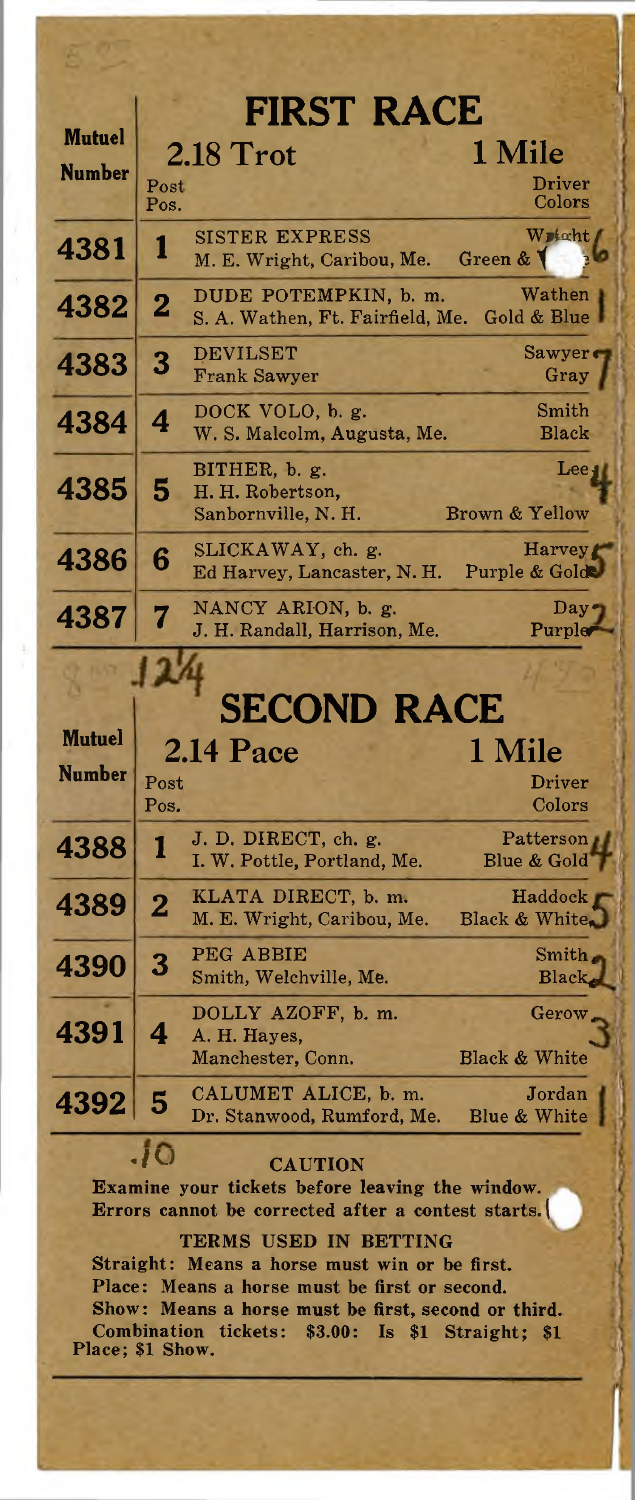| <b>THIRD RACE</b>       |                   |                                                                 |                            |
|-------------------------|-------------------|-----------------------------------------------------------------|----------------------------|
| Mutuel<br><b>Number</b> |                   | <b>Classified Trot</b>                                          | 1 Mile                     |
|                         | Post<br>$Pos_{-}$ |                                                                 | Driver<br>Colors           |
| 13                      | 1                 | LOTTERY, b. g.<br>I. W. Pottle, Portland, Me.                   | Patterson<br>Blue & Gold   |
| 4394                    | 2                 | ST. NICHOLAS, ch. g.<br>Ed Harvey, Lancaster, N. H.             | Harvey.<br>Purple & Gold   |
| 4395                    | 3                 | HONEY VOLO, b. m.<br>H. J. Wheelwright,<br>Orono, Me.           | Small<br>Green & White     |
| 4396                    | 4                 | SUNNY HANOVER, ch. g.<br>Harley Day, Gorham, Me.                | Day <sub>1</sub><br>Purple |
| 4397                    | 5                 | SEQUENCE, b. m.<br>S. A. Wathen, Ft. Fairfield, Me. Gold & Blue | Wathen                     |
| 4398                    | 6                 | SENATOR BINGEN, b. g.<br>C. A. Knight, Kennebunk, Me.           | Knight<br>Black            |

## **FOURTH RACE**

| Mutuel        |                | 2.18 Trot                                                             | 1 Mile                     |
|---------------|----------------|-----------------------------------------------------------------------|----------------------------|
| <b>Number</b> | Post<br>Pos.   |                                                                       | Driver<br>Colors           |
| 4399          | 1              | DOCK VOLO, b. g.<br>W. S. Malcolm, Augusta, Me.                       | Smith<br>Black B           |
| 4400          | $\overline{2}$ | NANCY ARION, b. g.<br>J. H. Randall, Harrison, Me.                    | $Day -$<br>Purple-         |
| 4401          | 3              | BITHER, b. g.<br>H. H. Robertson,<br>Sanbornville, N. H.              | Lee<br>Brown & Yellow      |
| 4402          | 4              | SLICKAWAY, ch. g.<br>Ed Harvey, Lancaster, N. H.                      | Harvey r<br>Purple & Gold' |
| 4403          | 5              | SISTER EXPRESS<br>M.E. Wright, Caribou, Me.                           | Wright,<br>Green & White   |
| 4404          | 6              | DUDE POTEMPKIN, b. m.<br>S. A. Wathen, Ft. Fairfield, Me. Gold & Blue | Wathen                     |
| 4405          | 7              | <b>DEVILSET</b><br><b>Frank Sawyer</b>                                | Sawyer<br>Gray             |
|               |                |                                                                       |                            |

#### **THE DAILY DOUBLE**

 $1 + 7d$ 

**The Daily Double play is on the first and third races, but all tickets for the Double must be purchased prior to the running of the first race. Keep your tickets on the Double until the official winning combination has been announced.**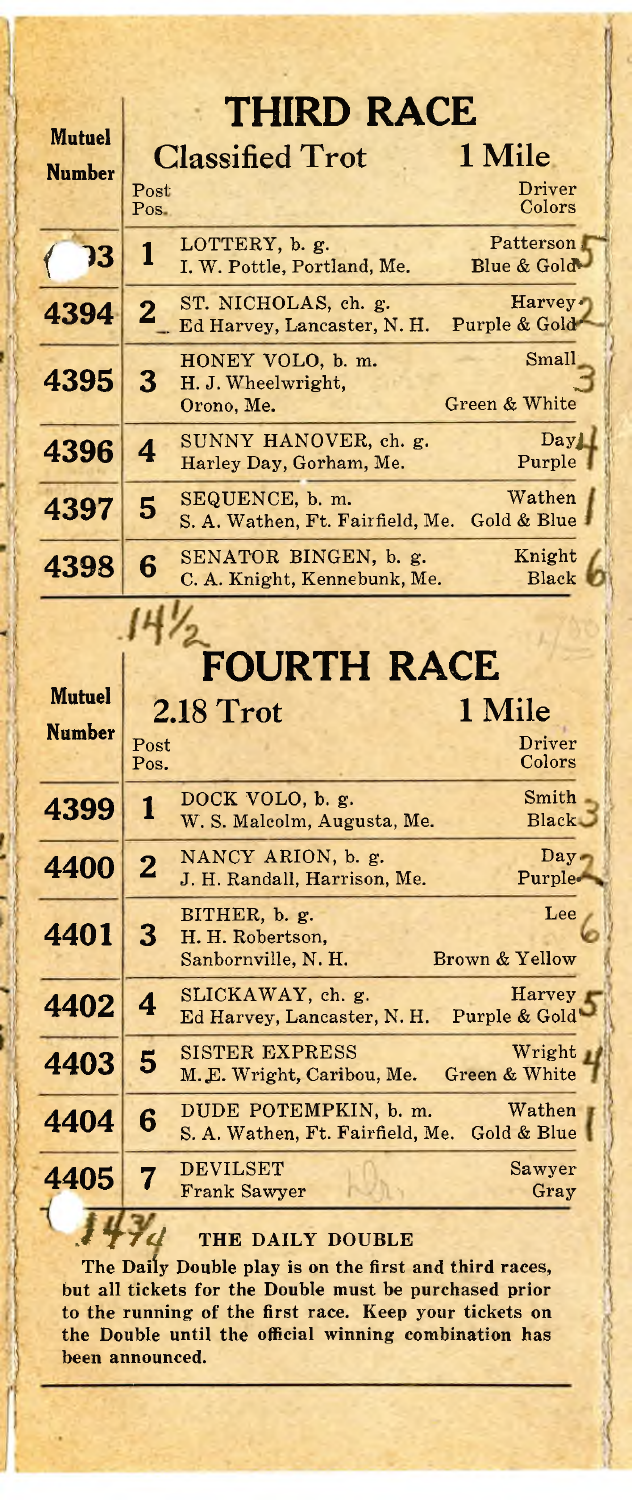|               |                | <b>FIFTH RACE</b>                                                                 |                                      |
|---------------|----------------|-----------------------------------------------------------------------------------|--------------------------------------|
| <b>Mutuel</b> |                | $2.14$ Pace                                                                       | 1 Mile                               |
| <b>Number</b> | Post<br>Pos.   |                                                                                   | Driver<br>Colors                     |
| 4406          | 1              | PEG ABBIE<br>Smith, Welchville, Me.                                               | Smith<br>Black                       |
| 4407          | $\overline{2}$ | KLATA DIRECT, b. m.<br>M. E. Wright, Caribou, Me.                                 | Haddock<br>Black & White             |
| 4408          | 3              | DOLLY AZOFF, b. m.<br>A. H. Hayes,<br>Manchester, Conn.                           | Gerow<br>Black & White               |
| 4409          | 4              | CALUMET ALICE, b. m.<br>Dr. Stanwood, Rumford, Me.                                | Jordan<br><b>Blue &amp; White</b>    |
| 4410          | 5              | J. D. DIRECT, ch. g.<br>I. W. Pottle, Portland, Me.                               | Patterson<br>Blue & Gold             |
|               |                |                                                                                   |                                      |
|               |                |                                                                                   |                                      |
| <b>Mutuel</b> |                | <b>SIXTH RACE</b>                                                                 |                                      |
| <b>Number</b> |                | <b>Classified Trot</b>                                                            | 1 Mile                               |
|               | Post<br>Pos.   |                                                                                   | Driver<br>$\mathop{\mathrm{Colors}}$ |
| 4411          | 1              | ST. NICHOLAS, ch. g.<br>Ed Harvey, Lancaster, N. H.                               | Harvey<br>Purple & Gok               |
| 4412          | $\overline{2}$ | SEQUENCE, b. m.<br>S. A. Wathen, Ft. Fairfield, Me.                               | Wathen.<br>Gold & Blue,              |
| 4413          | 3              | SUNNY HANOVER, ch. g.<br>Harley Day, Gorham, Me.                                  | Day<br>Purple                        |
| 4414          |                | HONEY VOLO, b. m.<br>H. J. Wheelwright,<br>Orono, Me.                             | Small<br>Green & White               |
| 4415          | 5              | $L$ $\Theta$ <del>T</del> FER <sub>Y</sub> , b. g.<br>I. W. Pottle, Portland, Me. | Patterson<br>Blue & Gold             |
|               |                |                                                                                   |                                      |
| 4416          | 6              | SENATOR BINGEN, b. g.<br>C. A. Knight, Kennebunk, Me.                             | Knight<br>Black                      |

5

Ë

6

6

**If there are any outstanding unpaid tickets at the close of this meeting, same will be redeemed within period of ninety days at offices of State Racing Commission, Augusta, Me., otherwise, money will be forfeited and same will be returned to Cumberland Farm ers' Club, Cumberland, Me.**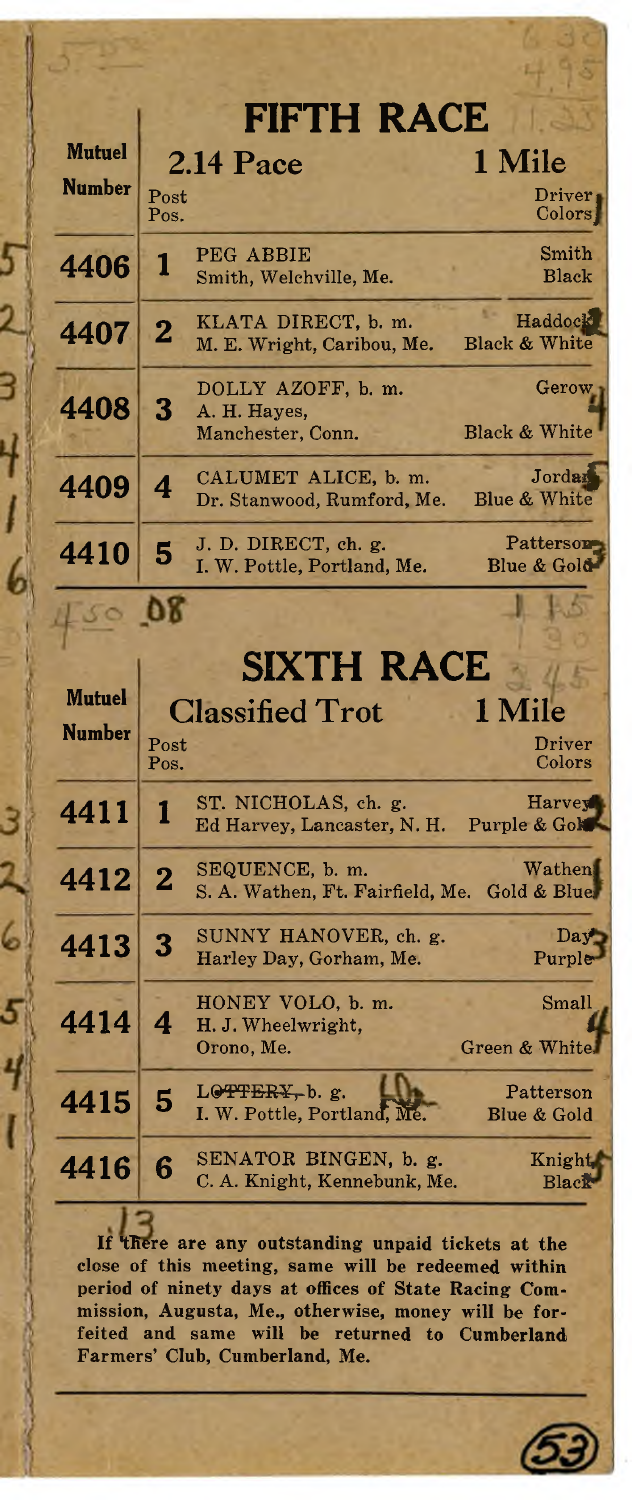|               | <b>SEVENTH RACE</b>                                                                                       |
|---------------|-----------------------------------------------------------------------------------------------------------|
| <b>Mutuel</b> | $2.18$ Trot<br>1 Mile                                                                                     |
| <b>Number</b> | Post<br>Driver<br>Pos.<br>Colors                                                                          |
| 4417          | <b>DEVILOPE</b><br>Sawyer<br>1<br><b>Frank Sawyer</b><br>Gray                                             |
|               | BITHER, b. g.<br>Lee                                                                                      |
| 4418          | $\overline{2}$<br>H. H. Robertson,<br>Sanbornville, N. H.<br>Brown & Yellow                               |
| 4419          | DUDE POTEMPKIN, b. m.<br>Wathen<br>3<br>S. A. Wathen, Ft. Fairfield, Me.<br>Gold & Blue                   |
| 4420          | NANCY ARION, b. g.<br>Day.<br>4<br>J. H. Randall, Harrison, Me.<br>Purple <sub>5</sub>                    |
| 4421          | <b>SISTER EXPRESS</b><br>Wright<br>5<br>M. E. Wright, Caribou, Me.<br>Green & White                       |
| 4422          | SLICKAWAY, ch. g.<br>Harvey<br>6<br>Ed Harvey, Lancaster, N. H.<br>Purple & Gold                          |
| 4423          | DOCK VOLO, b. g.<br>Smith $\triangleleft$<br>7<br>W. S. Malcolm, Augusta, Me.<br><b>Black</b>             |
|               |                                                                                                           |
| <b>Mutuel</b> | <b>EIGHTH RACE</b>                                                                                        |
| <b>Number</b> | <b>Classified Pace</b><br>1 Mile                                                                          |
|               | Post<br>Driver<br>Pos.<br>Colors                                                                          |
| 3213          | ROY DIRECTUM, bl. g.<br>Lee<br>1<br>W. R. Kennett,                                                        |
|               | Kennebunk, Me.<br>Brown & Yellow                                                                          |
| 3215          | CALUMET ELBERT, b. g.<br>Jordan<br>$\overline{2}$<br>J. J. Parle, Dover, N. H.<br><b>Blue &amp; White</b> |
| 3218          | CALUMET DREXEL, b. g.<br>Haddock i<br>3<br>Dr. Bragdon, Springvale, Me.<br>Black & White                  |
| 3223          | <b>DAWN</b><br><b>Bryant</b><br>4<br>Harry Bryant, So. Portland, Me.<br><b>Brown</b>                      |
|               | 12'                                                                                                       |
| <b>Mutuel</b> | NINTH RACE                                                                                                |
| <b>Number</b> | 2.14 Pace<br>1 Mile                                                                                       |
|               | $\bf Post$<br><b>Driver</b><br>Pos.<br>Colors                                                             |
| 4424          | CALUMET ALICE, b. m.<br>Jordan»<br>1<br>Dr. Stanwood, Rumford, Me.<br>Blue & White                        |
| 4425          | DOLLY AZOFF, b. m.<br>Gerow<br>$\overline{2}$<br>A. H. Hayes,                                             |
| 4426          | Manchester, Conn.<br><b>Black &amp; White</b><br>KLATA DIRECT, b. m.<br>Haddock <sub>k</sub><br>3         |
| 4427          | M. E. Wright, Caribou, Me.<br>Black & White<br>J. D. DIRECT, ch. g.<br>Patterson<br>4                     |
|               | I. W. Pottle, Portland, Me.<br>Blue & Gold<br>PEG ABBIE                                                   |
| 4428          | Smith<br>5<br>Smith, Welchville, Me.<br>Black                                                             |
|               |                                                                                                           |